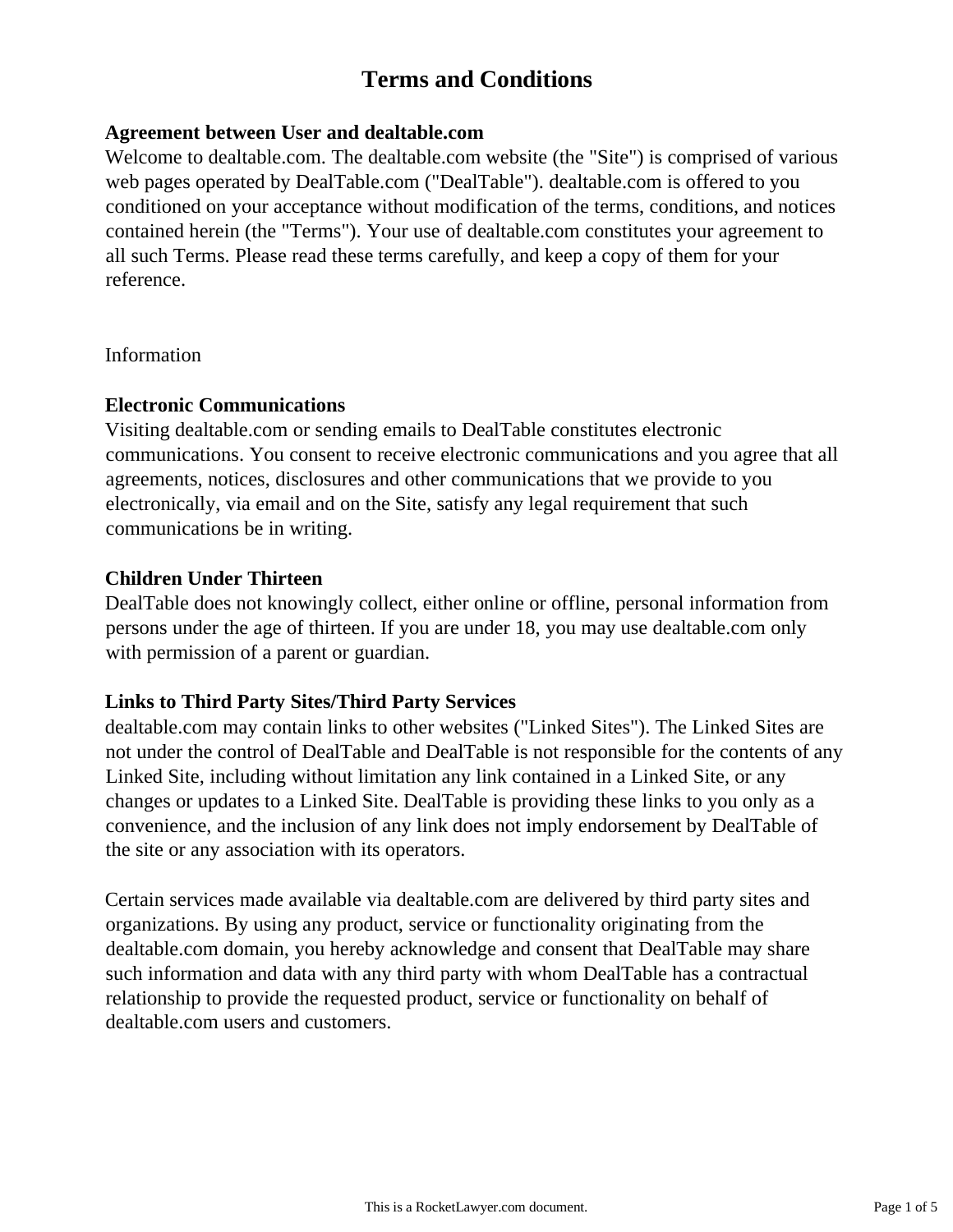# **No Unlawful or Prohibited Use/Intellectual Property**

You are granted a non-exclusive, non-transferable, revocable license to access and use dealtable.com strictly in accordance with these terms of use. As a condition of your use of the Site, you warrant to DealTable that you will not use the Site for any purpose that is unlawful or prohibited by these Terms. You may not use the Site in any manner which could damage, disable, overburden, or impair the Site or interfere with any other party's use and enjoyment of the Site. You may not obtain or attempt to obtain any materials or information through any means not intentionally made available or provided for through the Site.

All content included as part of the Service, such as text, graphics, logos, images, as well as the compilation thereof, and any software used on the Site, is the property of DealTable or its suppliers and protected by copyright and other laws that protect intellectual property and proprietary rights. You agree to observe and abide by all copyright and other proprietary notices, legends or other restrictions contained in any such content and will not make any changes thereto.

You will not modify, publish, transmit, reverse engineer, participate in the transfer or sale, create derivative works, or in any way exploit any of the content, in whole or in part, found on the Site. DealTable content is not for resale. Your use of the Site does not entitle you to make any unauthorized use of any protected content, and in particular you will not delete or alter any proprietary rights or attribution notices in any content. You will use protected content solely for your personal use, and will make no other use of the content without the express written permission of DealTable and the copyright owner. You agree that you do not acquire any ownership rights in any protected content. We do not grant you any licenses, express or implied, to the intellectual property of DealTable or our licensors except as expressly authorized by these Terms.

#### **International Users**

The Service is controlled, operated and administered by DealTable from our offices within the USA. If you access the Service from a location outside the USA, you are responsible for compliance with all local laws. You agree that you will not use the DealTable Content accessed through dealtable.com in any country or in any manner prohibited by any applicable laws, restrictions or regulations.

#### **Indemnification**

You agree to indemnify, defend and hold harmless DealTable, its officers, directors, employees, agents and third parties, for any losses, costs, liabilities and expenses (including reasonable attorney's fees) relating to or arising out of your use of or inability to use the Site or services, any user postings made by you, your violation of any terms of this Agreement or your violation of any rights of a third party, or your violation of any applicable laws, rules or regulations. DealTable reserves the right, at its own cost, to assume the exclusive defense and control of any matter otherwise subject to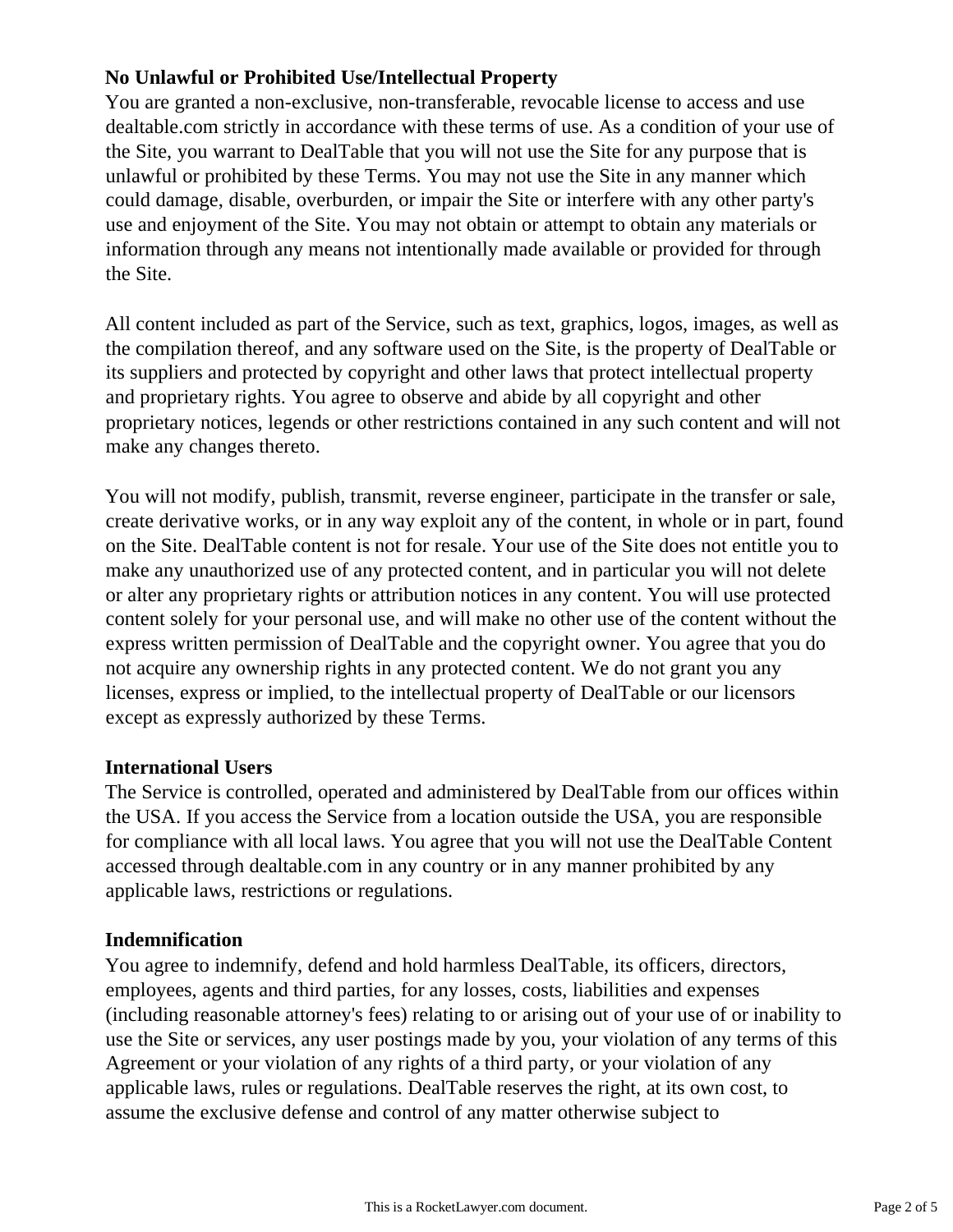indemnification by you, in which event you will fully cooperate with DealTable in asserting any available defenses.

# **Liability Disclaimer**

THE INFORMATION, SOFTWARE, PRODUCTS, AND SERVICES INCLUDED IN OR

AVAILABLE THROUGH THE SITE MAY INCLUDE INACCURACIES OR TYPOGRAPHICAL ERRORS. CHANGES ARE PERIODICALLY ADDED TO THE INFORMATION HEREIN. DEALTABLE.COM AND/OR ITS SUPPLIERS MAY MAKE IMPROVEMENTS AND/OR CHANGES IN THE SITE AT ANY TIME.

DEALTABLE.COM AND/OR ITS SUPPLIERS MAKE NO REPRESENTATIONS ABOUT

THE SUITABILITY, RELIABILITY, AVAILABILITY, TIMELINESS, AND ACCURACY OF THE INFORMATION, SOFTWARE, PRODUCTS, SERVICES AND RELATED

GRAPHICS CONTAINED ON THE SITE FOR ANY PURPOSE. TO THE MAXIMUM EXTENT PERMITTED BY APPLICABLE LAW, ALL SUCH INFORMATION, SOFTWARE, PRODUCTS, SERVICES AND RELATED GRAPHICS ARE PROVIDED "AS

IS" WITHOUT WARRANTY OR CONDITION OF ANY KIND. DEALTABLE.COM AND/OR ITS SUPPLIERS HEREBY DISCLAIM ALL WARRANTIES AND CONDITIONS

WITH REGARD TO THIS INFORMATION, SOFTWARE, PRODUCTS, SERVICES AND

RELATED GRAPHICS, INCLUDING ALL IMPLIED WARRANTIES OR CONDITIONS OF MERCHANTABILITY, FITNESS FOR A PARTICULAR PURPOSE, TITLE AND NON-INFRINGEMENT.

TO THE MAXIMUM EXTENT PERMITTED BY APPLICABLE LAW, IN NO EVENT SHALL DEALTABLE.COM AND/OR ITS SUPPLIERS BE LIABLE FOR ANY DIRECT,

INDIRECT, PUNITIVE, INCIDENTAL, SPECIAL, CONSEQUENTIAL DAMAGES OR ANY DAMAGES WHATSOEVER INCLUDING, WITHOUT LIMITATION, DAMAGES

FOR LOSS OF USE, DATA OR PROFITS, ARISING OUT OF OR IN ANY WAY CONNECTED WITH THE USE OR PERFORMANCE OF THE SITE, WITH THE DELAY OR INABILITY TO USE THE SITE OR RELATED SERVICES, THE PROVISION OF OR

FAILURE TO PROVIDE SERVICES, OR FOR ANY INFORMATION, SOFTWARE, PRODUCTS, SERVICES AND RELATED GRAPHICS OBTAINED THROUGH THE SITE,

OR OTHERWISE ARISING OUT OF THE USE OF THE SITE, WHETHER BASED ON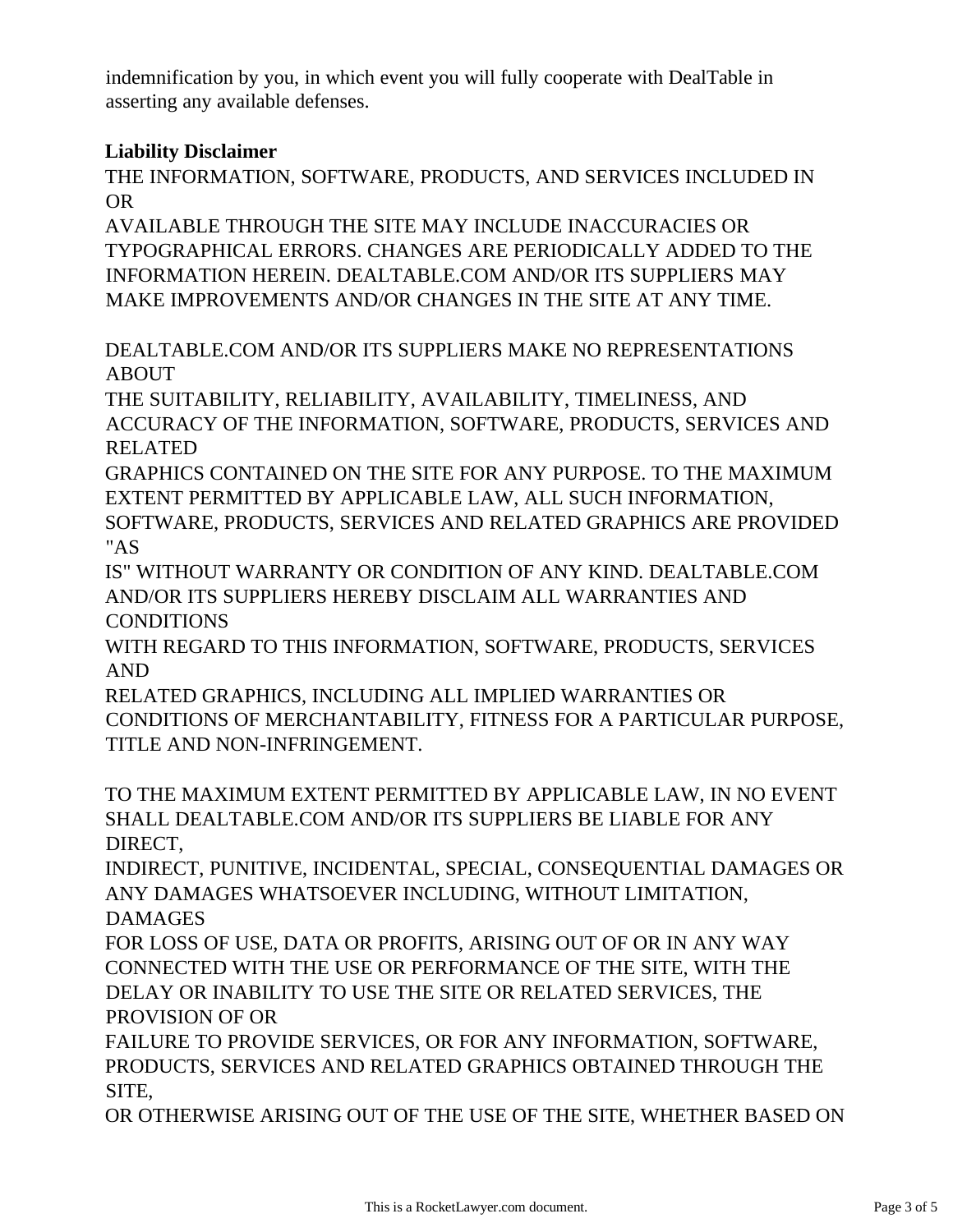CONTRACT, TORT, NEGLIGENCE, STRICT LIABILITY OR OTHERWISE, EVEN IF DEALTABLE.COM OR ANY OF ITS SUPPLIERS HAS BEEN ADVISED OF THE POSSIBILITY OF DAMAGES. BECAUSE SOME STATES/JURISDICTIONS DO NOT ALLOW THE EXCLUSION OR LIMITATION OF LIABILITY FOR CONSEQUENTIAL OR INCIDENTAL DAMAGES, THE ABOVE LIMITATION MAY NOT APPLY TO YOU.

IF YOU ARE DISSATISFIED WITH ANY PORTION OF THE SITE, OR WITH ANY OF THESE TERMS OF USE, YOUR SOLE AND EXCLUSIVE REMEDY IS TO DISCONTINUE USING THE SITE.

#### **Termination/Access Restriction**

DealTable reserves the right, in its sole discretion, to terminate your access to the Site and the related services or any portion thereof at any time, without notice. To the maximum extent permitted by law, this agreement is governed by the laws of the State of New York and you hereby consent to the exclusive jurisdiction and venue of courts in New York in all disputes arising out of or relating to the use of the Site. Use of the Site is unauthorized in any jurisdiction that does not give effect to all provisions of these Terms, including, without limitation, this section.

You agree that no joint venture, partnership, employment, or agency relationship exists between you and DealTable as a result of this agreement or use of the Site. DealTable's performance of this agreement is subject to existing laws and legal process, and nothing contained in this agreement is in derogation of DealTable's right to comply with governmental, court and law enforcement requests or requirements relating to your use of the Site or information provided to or gathered by DealTable with respect to such use. If any part of this agreement is determined to be invalid or unenforceable pursuant to applicable law including, but not limited to, the warranty disclaimers and liability limitations set forth above, then the invalid or unenforceable provision will be deemed superseded by a valid, enforceable provision that most closely matches the intent of the original provision and the remainder of the agreement shall continue in effect.

Unless otherwise specified herein, this agreement constitutes the entire agreement between the user and DealTable with respect to the Site and it supersedes all prior or contemporaneous communications and proposals, whether electronic, oral or written, between the user and DealTable with respect to the Site. A printed version of this agreement and of any notice given in electronic form shall be admissible in judicial or administrative proceedings based upon or relating to this agreement to the same extent and subject to the same conditions as other business documents and records originally generated and maintained in printed form. It is the express wish to the parties that this agreement and all related documents be written in English.